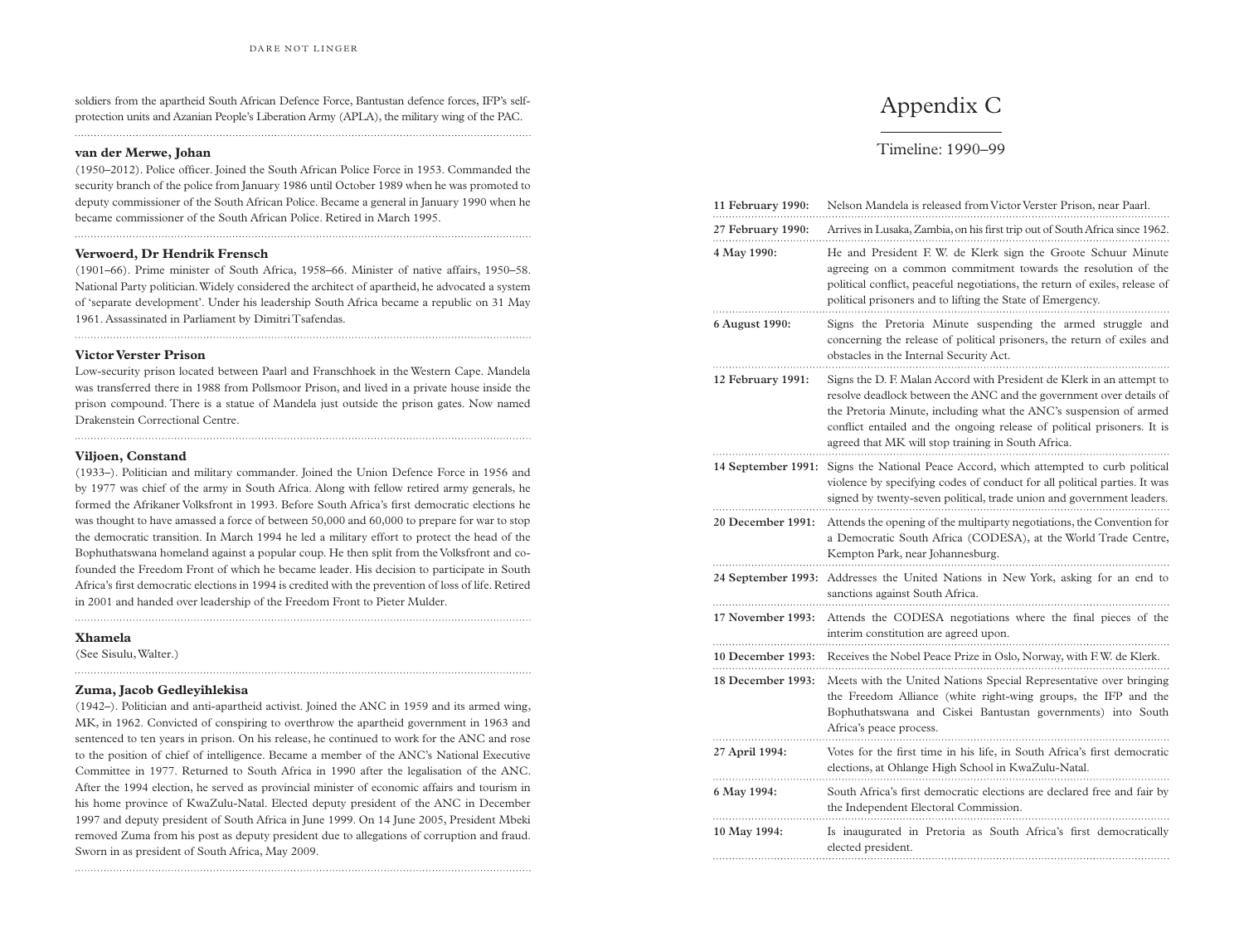| 24 May 1994:                         | Makes his first State of the Nation Address in Parliament as president<br>of South Africa.                                                               |
|--------------------------------------|----------------------------------------------------------------------------------------------------------------------------------------------------------|
| 13 June 1994:                        | Addresses an Organisation of African Unity Summit in Tunisia.                                                                                            |
| 18 August 1994:<br>17 November 1994: | Makes a speech in Parliament to mark his first hundred days as<br>president.<br>Passes the Restitution of Land Rights Act into law, restoring the rights |
|                                      | of those dispossessed by discriminatory land legislation dating back to<br>the 1913 Land Act.                                                            |
| 15 December 1994:                    | Launches his autobiography, Long Walk to Freedom.                                                                                                        |
| 17 December 1994:                    | Addresses the Forty-Ninth National Conference of the ANC in<br>Bloemfontein.                                                                             |
| 10 February 1995:                    | Returns to Robben Island for a reunion with former political<br>prisoners.                                                                               |
| 15 February 1995:                    | Announces that he will not run for re-election at the end of his term<br>as president.                                                                   |
| 18 March 1995:                       | Receives the Africa Peace Award in Durban, KwaZulu-Natal.                                                                                                |
| 20 March 1995:                       | Receives the Order of Merit from Queen Elizabeth II in Cape Town.                                                                                        |
| 8 May 1995:                          | Addresses the launch of the Nelson Mandela Children's Fund in<br>Pretoria.                                                                               |
| 24 June 1995:                        | Attends the final of the Rugby World Cup, which South Africa wins.                                                                                       |
| 19 July 1995:                        | Signs the Promotion of National Unity and Reconciliation Act to<br>establish the Truth and Reconciliation Commission (TRC).                              |
| 15 August 1995:                      | Visits Betsie Verwoerd, the widow of Prime Minister H. F. Verwoerd,<br>in the white enclave of Orania.                                                   |
| 19 August 1995:                      | Addresses a rally in Alexandra township, Johannesburg.                                                                                                   |
| 3 September 1995:                    | Holds talks with Suharto, president of Indonesia, on the conflict in<br>East Timor.                                                                      |
| 23 October 1995:                     | Addresses the fiftieth anniversary meeting of the United Nations<br>General Assembly, New York, USA.                                                     |
| 9 November 1995:                     | Attends the Commonwealth Heads of Government Meeting in<br>New Zealand.                                                                                  |
| 23 November 1995:                    | Meets Rivonia Trial prosecutor Dr Percy Yutar at his official residence<br>in Pretoria.                                                                  |
| 13 January 1996:                     | Speaks at the opening of the Africa Cup of Nations soccer tournament.                                                                                    |
| 23 January 1996:                     | Meets with Mangosuthu Buthelezi in a bid to stop violence in<br>KwaZulu-Natal.                                                                           |
| 1 February 1996:                     | Opens the Southern African Development Community Consultative<br>Conference's Investment Forum, Johannesburg.                                            |

| 23 February 1996: | Speaks at the National Conference of Commitment: Gender and<br>Women Empowerment, Johannesburg.                                                                                   |
|-------------------|-----------------------------------------------------------------------------------------------------------------------------------------------------------------------------------|
| 19 March 1996:    | He and his wife Winnie Mandela (née Madikizela) are divorced.                                                                                                                     |
| 8 May 1996:       | Attends a dinner in Cape Town to celebrate the adoption of South<br>Africa's new constitution.                                                                                    |
| 9 May 1996:       | Makes a statement on the withdrawal of the National Party from the<br>Government of National Unity.                                                                               |
| 14 June 1996:     | Makes a statement on the launch of South Africa's macroeconomic<br>policy, Growth, Employment and Redistribution (GEAR).                                                          |
| 23 June 1996:     | Addresses a thanksgiving service upon the retirement of Archbishop<br>Desmond Tutu, at St George's Cathedral, Cape Town.                                                          |
| 11 July 1996:     | Addresses the Joint Houses of Parliament of the United Kingdom,<br>London, United Kingdom.                                                                                        |
| 14 July 1996:     | Accompanies French President Jacques Chirac at a military parade on<br>the Champs-Elysées in Paris, France.                                                                       |
| 22 August 1996:   | Meets the Dalai Lama in Cape Town.                                                                                                                                                |
| 1 September 1996: | His office confirms he is in a relationship with Graça Machel.                                                                                                                    |
| 9 September 1996: | Begins three-year term as chair of SADC (South African Development<br>Community).                                                                                                 |
| 2 November 1996:  | Attends a reunion with his surviving law school classmates from the<br>University of the Witwatersrand, Johannesburg.                                                             |
| 27 November 1996: | Announces that South Africa will cut diplomatic ties with Taiwan and<br>adopt diplomatic relations with the People's Republic of China.                                           |
| 7 December 1996:  | Makes a speech to the International Olympic Committee Evaluation<br>Commissions.                                                                                                  |
| 10 December 1996: | Signs South Africa's new constitution at Sharpeville.                                                                                                                             |
| 3 February 1997:  | Addresses the World Economic Forum at Davos, Switzerland.                                                                                                                         |
| 2 May 1997:       | Travels to Pointe-Noire in Zaire for peace talks aboard SAS Outeniqua<br>between president of Zaire Mobutu Sese Seko and Congolese politician<br>and rebel leader Laurent Kabila. |
| 14 May 1997:      | Arrives and leaves Pointe-Noire after the failure of a second round of<br>peace talks between Zaire's Mobutu Sese Seko and Laurent Kabila.                                        |
| 21 May 1997:      | Attends a World Economic Forum Southern Africa Economic Summit<br>meeting in Harare, Zimbabwe.                                                                                    |
| 2 June 1997:      | Attends an Organisation of African Unity (OAU) Summit, Harare,<br>Zimbabwe.                                                                                                       |
| 4 July 1997:      | Hosts a party for more than 1,000 children affected with HIV/AIDS<br>and other terminal illnesses.                                                                                |